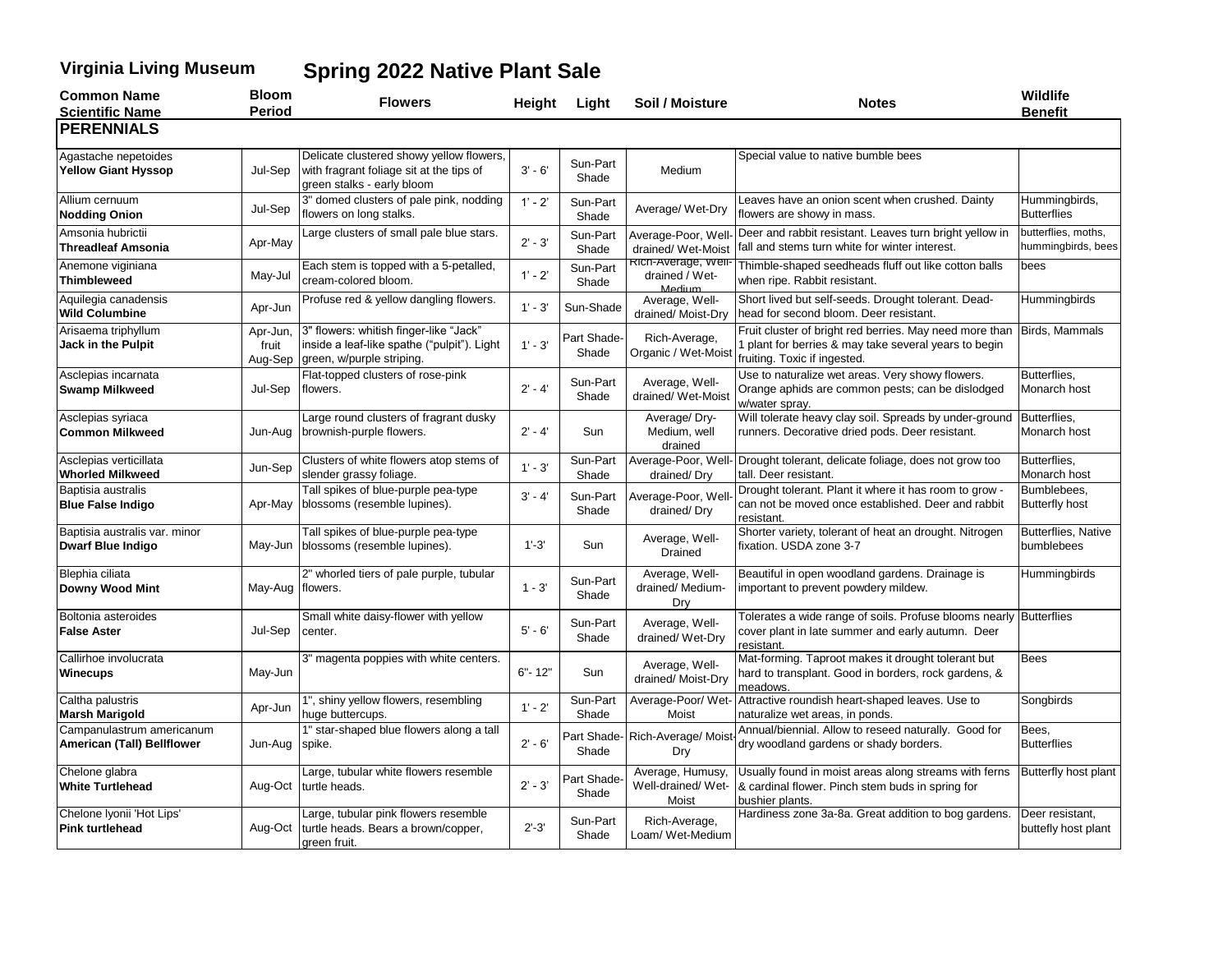| Coreopsis lanceolata                                  | May-Jun | 2" yellow-orange daisies with yellow                                                            | $1' - 3'$        | Sun-Part                | Average, Well-                                | Divide every few years & discard older woody portions.                                                                                         | Butterflies,                       |
|-------------------------------------------------------|---------|-------------------------------------------------------------------------------------------------|------------------|-------------------------|-----------------------------------------------|------------------------------------------------------------------------------------------------------------------------------------------------|------------------------------------|
| <b>Lance-Leaf Coreopsis</b>                           |         | centers and shallow-lobed petals.                                                               |                  | Shade                   | drained/ Medium                               | Deer resistant.                                                                                                                                | Goldfinches                        |
| Coreopsis tripteris<br><b>Tall Tickseed</b>           | May-Sep | 2" Yellow-orange daisies with dark<br>centers and shallow-lobed petals.                         | $3' - 10'$       | Sun-Part<br>Shade       | Average-Poor/Dry-<br>Moist                    | Flower has anise scent. Rarely needs staking. Deer<br>resistant.                                                                               | Butterflies.<br><b>Birds</b>       |
| Delphinium exaltatum<br><b>Tall Larkspur</b>          | Jul-Sep | 6" clusters of drooping, deep purple<br>flowers.                                                | $4 - 6'$         | Sun                     | Rich-Average, Well<br>drained/ Moist-Wet      | Appreciates some afternoon shade. Stake if<br>necessary. Deadhead for more blooms. Toxic if<br>ingested.                                       | <b>Butterflies</b>                 |
| Doellingeria umbellata<br><b>Flat Topped Aster</b>    | Jul-Sep | A rigid, upright stem bearing a flat-<br>topped cluster of flower heads with<br>white petals.   | 5'               | <b>Full-Part</b><br>Sun | Medium/Wet                                    | USDA Zone 3-8. Great for early pollinators.<br>Aggressive                                                                                      | Bumblebees,<br>butterflies         |
| Echinacea pallida<br><b>Pale Coneflower</b>           | Jun-Jul | Large daisies with slender pale-pink<br>drooping petals around a domed orange<br>center.        | $2' - 3'$        | Sun                     | Average, Well-<br>drained/ Medium             | Good meadow species with grasses. Deer resistant.                                                                                              | Butterflies,<br>Goldfinches        |
| Echinacea paradoxa<br><b>Yellow Coneflower</b>        | May-Jun | Large yellow flowers with domed brown<br>centers.                                               | $2 - 3'$         | Sun                     | Average, Well-<br>drained/Medium              | Deer resistant. (Nearly Native).                                                                                                               | Bees, Butterflies, S<br>ongbirds   |
| Echinacea purpurea<br><b>Purple Coneflower</b>        | Jun-Sep | Large pink/purple daisy-flower with<br>domed orange center.                                     | $2' - 3'$        | Sun-Part<br>Shade       | Average, Alkaline,<br>Well-drained/<br>Medium | Prefers basic soil, add lime if soil is acidic. Deer<br>resistant.                                                                             | Butterflies,<br>Goldfinches        |
| Equisetum hyemale<br><b>Horsetail/ Scouring Rush</b>  | May-Sep | A non-flowering plant related to ferns;<br>spores produced in terminal cone-like<br>structures. | $2' - 4'$        | Sun-Part<br>Shade       | Average-Poor/ Wet<br>Moist                    | Often used in arrangements. Can be aggressive in wet<br>sites/heavy clay. Good grown in a garden pool. Toxic if amphibians,<br>ingested.       | reptiles.<br>dragonflies           |
| Eryngium yuccifolium<br><b>Rattlesnake Master</b>     | Jun-Aug | Silvery white spiky spheres of small<br>flowers.                                                | $2' - 3'$        | Sun                     | Average-Poor, Wel<br>drained/Moist-Dry        | Drought tolerant. Spiky yucca-like basal leaves add<br>interest to garden even when plant not in bloom. Dried Butterflies<br>seed heads showy. | Bees.                              |
| Eupatorium perfoliatum<br><b>Boneset</b>              | Jun-Oct | Tiny white flowers in fuzzy clusters.                                                           | $3' - 6'$        | Sun-Shade               | Average/ Dry - Mois                           | Dried leaves used to make tonic (boneset tea).                                                                                                 | <b>Birds, Butterflies</b>          |
| Eupatorium serotinum<br><b>Late-Flowering Boneset</b> | Sep-Nov | White, small clustered flowers                                                                  | $1'-3'$          | Part Shade              | Moist/Dry, Clay,<br>Loam                      | Occurs naturally from Praries to Ponds, Great late<br>season nectar source for pollinators, Deer resistant                                     | <b>Butterflies</b>                 |
| Euphorbia carollata<br><b>Flowering Spurge</b>        | Jul-Sep | White 1/4" wide flowers surrounded by 5<br>white bracts in an open cluster.                     | $1' - 3'$        | Sun-Part<br>Shade       | Average/Medium-<br>Dry                        | Deer and Rabbit Resistant.                                                                                                                     | Butterflies, Bees                  |
| Eurybia divaricata<br><b>White Wood Aster</b>         | Aug-Oct | Profuse 1" white daisies with sparse<br>rays and yellow centers.                                | $1' - 2.5'$      | Part Shade-<br>Shade    | Average, Well-<br>drained/Dry-Moist           | Few rays on each flower show the foliage underneath,<br>giving it a white & green speckled appearance from<br>afar to interesting effect.      | <b>Butterfly host</b><br>plant     |
| Eurybia macrophylla<br><b>Bigleaf Aster</b>           | Jul-Oct | White/Purple flowers                                                                            | $1'-3'$          | Sun-Shade               | Average/Dry-Moist                             | Great as a groundcover. Host to pearl crescent<br>butterfly.                                                                                   | <b>Butterflies</b>                 |
| Eutrochium purpureum<br><b>Sweet Joe Pye Weed</b>     | Jul-Oct | Large domed cluster of small dull rose-<br>pink flower heads.                                   | $2' - 7'$        | Sun-Part<br>Shade       | Average-Poor/Dry<br>Moist                     | Behaves like other Joe-Pye species, but tolerates<br>drier, shadier spots. Crushed leaves vanilla scented.                                     | Butterflies,<br>Songbirds,         |
| Geranium maculatum<br>Wild Geranium                   | Apr-May | 2" pale pink to lilac, five-petalled<br>flowers.                                                | $1' - 2'$        | Sun-Part<br>Shade       | Rich-poor, Well-<br>drained/ moist            | Great for woodland gardens. Prefers rich soil, but will<br>take poor soil.                                                                     | <b>Butterflies</b>                 |
| Helenium autumnale<br><b>Helen's Flower</b>           | Jul-Nov | Golden-yellow petals hang skirt-like<br>around a spherical yellow center.                       | $1.5' - 6'$      | Sun-Part<br>Shade       | Average-Poor/ Mois<br>Wet                     | Self sows. Also called sneezeweed for early medicinal Bees,<br>use as snuff. Does NOT cause allergies.                                         | <b>Butterflies</b>                 |
| Helianthus angustifolius<br><b>Swamp Sunflower</b>    | Sep-Nov | Prolific 3" golden daisies with yellow or<br>dark red centers.                                  | $4' - 6'$        | Sun                     | Average, Well-<br>drained/Wet                 | Once established a single plant can produce dozens of Butterflies,<br>flowers - making for a stunning show in late fall.                       | Songbirds                          |
| Helianthus divaricatus<br><b>Woodland Sunflower</b>   | Jul-Sep | 2" butter-yellow sunflowers with yellow<br>centers.                                             | $1.5' -$<br>6.5' | Part Shade              | Dry-Moist                                     | Colony-forming over time. Divide every 3-4 years to<br>maintain vigor and control spread. Makes great cut<br>flowers.                          | Butterflies,<br>Songbirds,         |
| Heliopsis helianthoides<br><b>False Sunflower</b>     | Jun-Sep | 1.5'-2' yellow disk flowers on slender<br>stalks                                                | 5'               | Sun-Part<br>Shade       | Dry-Moist                                     | Deer resistant. Recommended for home landscaping.                                                                                              | Bees, Butterflies,<br><b>Birds</b> |
| Heuchera villosa<br><b>Maple-Leaved Alum Root</b>     | Jun-Oct | Small flowers with white or pink petals.                                                        | $1' - 3'$        | Part Shade-<br>Shade    | Rich/ Dry-Moist                               | Can grow in full sun if kept moist. Dead-head for<br>continued blooms. Good for groundcover. Deer<br>resistant.                                | bees, butterflies                  |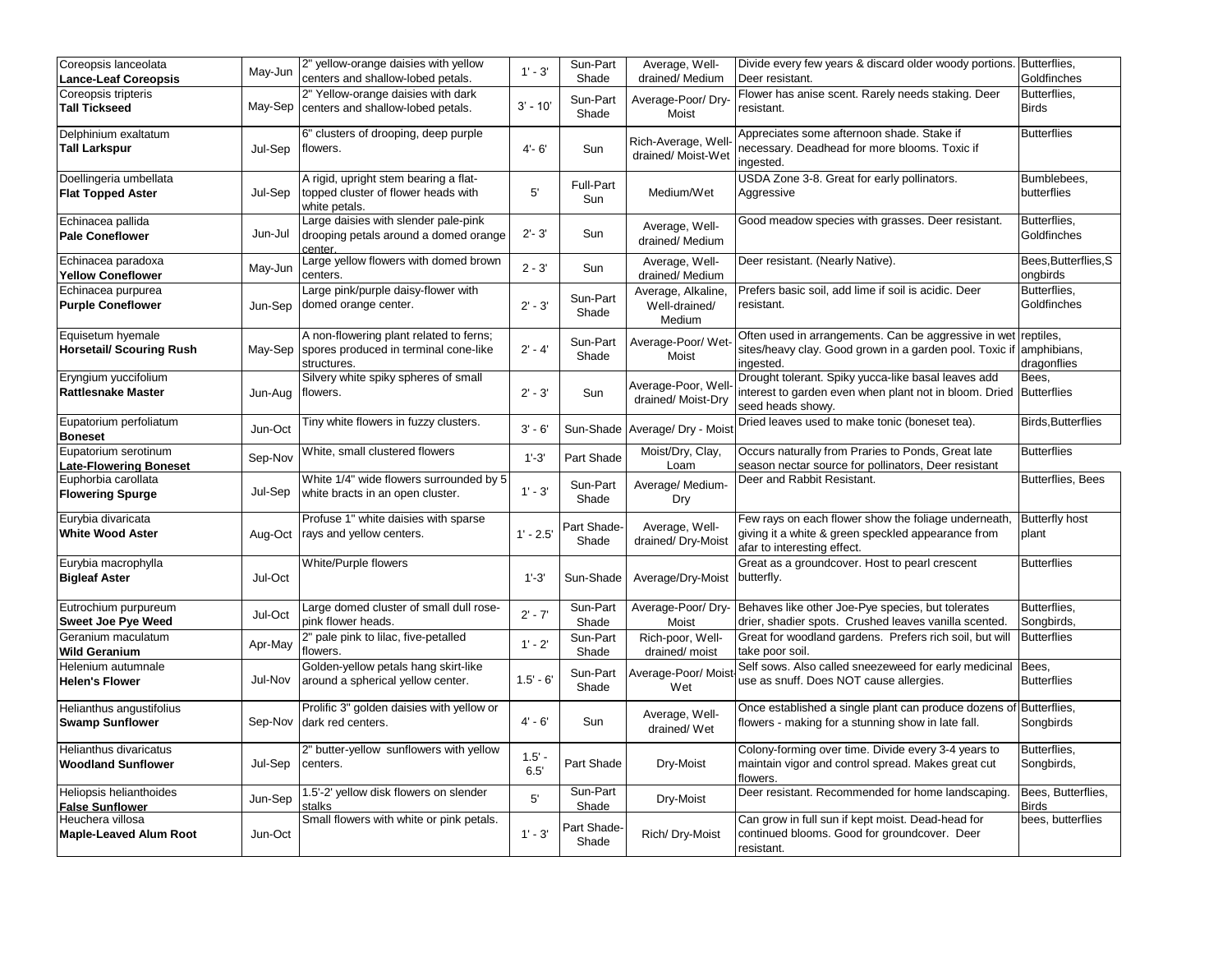| Hibiscus moscheutos<br><b>Rose Mallow</b>             | Jul-Sep  | 6" flowers with flaring white or pink<br>petals, maroon throat, & bright yellow<br>stamens.            | $4' - 6'$        | Sun                  | Rich-Average, Well<br>drained/Wet               | Tolerates brackish water. Likes to be fertilized and<br>kept moist. Breaks dormancy relatively late in the<br>growing season. Deer resistant.                                          | Hummingbirds                              |
|-------------------------------------------------------|----------|--------------------------------------------------------------------------------------------------------|------------------|----------------------|-------------------------------------------------|----------------------------------------------------------------------------------------------------------------------------------------------------------------------------------------|-------------------------------------------|
| Iris cristata<br><b>Dwarf Crested Iris</b>            | Apr-May  | Pale purple & white iris flowers on 6"<br>stalks.                                                      | $4" - 6"$        | Sun-Part<br>Shade    | Average-Poor, Wel<br>drained/Moist-Dry          | Spreads to form a colony/groundcover. May be divided butterflies,<br>after several years.                                                                                              | hummingbirds                              |
| Iris fulva<br><b>Copper Iris</b>                      | May-Jun  | 3" deep copper irises with no beard or<br>crest.                                                       | $1' - 2'$        | Sun-Part<br>Shade    | Wet                                             | Average-Poor/ Moist-Plant in wet site or in a pot submerged in a garden<br>pool. Will naturalize. (Nearly Native).                                                                     | Hummingbirds                              |
| Iris versicolor<br><b>Blue Flag Iris</b>              | May-Jun  | 3" blue/purple irises with narrow petals.                                                              | $2' - 3'$        | Sun-Part<br>Shade    | Average-Poor/Wet                                | Plant in wet site or in a pot submerged in a garden<br>pool                                                                                                                            | butterflies,<br>hummingbirds              |
| Liatris microcephala<br><b>Dwarf Blazingstar</b>      | Aug-Sep  | Dense clusters of deep purple flowers.                                                                 | $1' - 2.5'$      | Sun                  | Average-Poor, Well<br>drained/Dry               | Plant in mass on slopes where water does not collect.<br>Drought tolerant. Unlike most Liatris, blooms top to<br>bottom!                                                               | <b>Birds, Butterflies</b><br>Hummingbirds |
| Liatris spicata<br>Gayfeather                         | Jul-Sep  | Tall densely flowered spikes of bright<br>purple flowers with feathery stamens.                        | $3' - 5'$        | Sun-Part<br>Shade    |                                                 | Needs more moisture than other blazingstars. Water<br>Average/ Dry-Moist in drought periods. Good for clay soils.                                                                      | <b>Birds, Butterflies</b><br>Hummingbirds |
| Lilium canadense<br><b>Canada Lily</b>                | Jun-Aug  | Nodding yellow-orange lilies with dark-<br>speckled interiors.                                         | $1.5' -$<br>6.5' | Sun-Part<br>Shade    | Average-Sandy/<br>Moist-Wet                     | A single plant can produce more than a dozen<br>flowers. TOXIC if ingested.                                                                                                            | Butterflies,<br>hummingbirds              |
| Lilium superbum<br>Turk's Cap Lily                    | Jul-Aug  | Nodding, 3" orange-red flowers with<br>deeply recurved petals, resembling a<br>Turkish hat.            | $3' - 8'$        | Sun-Part<br>Shade    | Average, acidic,<br>Well-drained/ Moist-<br>Wet | America's tallest lily. Slowly spreads to form colonies<br>if soil is kept moist. Do not let soil dry out for<br>prolonged periods.                                                    | Butterflies,<br>hummingbirds              |
| Lobelia cardinalis<br><b>Cardinal Flower</b>          | Jul-Sep  | Tall spikes of bright scarlet tubular<br>flowers.                                                      | $2' - 5'$        | Sun-Part<br>Shade    | Average, Well-<br>drained/Wet                   | Bottom leaves need winter sunlight - do not cover with<br>mulch. Reseeds on wet ground.                                                                                                | Hummingbirds,<br>Moths, Bees              |
| Lobelia siphilitica<br><b>Blue Lobelia</b>            | Jul-Sep  | Spikes of blue tubular flowers.                                                                        | $2' - 4'$        | Sun-Part<br>Shade    | Average, well-<br>drained/ Medium-<br>111.      | Bottom leaves need winter sunlight - do not cover with<br>mulch. Reseeds readily on wet ground.                                                                                        | Hummingbirds,<br><b>Butterflies</b>       |
| Ludwigia alternifolia<br><b>Seedbox</b>               | Jun-Aug  | 0.5" butter-yellow flowers.                                                                            | $2' - 3'$        | Sun                  | Average, Sandy/<br>Moist-Wet                    | Box-like seed pods rattle when shaken, giving the<br>alternate name, rattlebox. These seed pods are great<br>for dried arrangements.                                                   | <b>Bees</b>                               |
| Meehania cordata<br><b>Meehan's Mint</b>              | May-Jul  | Clusters of 1" tubular violet flowers with<br>spotted throats.                                         | $6" - 10"$       | Sun-Shade            | Average, Well-<br>drained/ Medium-<br>Moist     | Deer resistant. Keep soil moist. Spreads for a good<br>shade groundcover or looks great trailing from a pot.                                                                           | Bees, butterflies,<br>birds               |
| Monarda bradburiana<br><b>Bradbury's Monarda</b>      | Jun-Jul  | Pink to purple clusters of tube flowers.                                                               | $2^{\prime}$     | Sun-Part<br>Shade    | Average/Medium -<br>Medium Dry                  | Deer resistant. Minty smell. Attacts numerous<br>pollinators.                                                                                                                          | Bees, Butterflies,<br>Hummingbirds        |
| Monarda didyma<br><b>Bee Balm</b>                     | Jun-Aug  | 3" heads of tubular, scarlet flowers.                                                                  | $2' - 4'$        | Sun-Part<br>Shade    | Average, Well-<br>drained/Wet                   | Minty foliage. Spreads outward - divide every few<br>years discarding old stems. Leaves traditionally used<br>to make tea.                                                             | Butterflies,<br>Hummingbirds,             |
| Monarda punctata<br><b>Spotted Horsemint</b>          | Jun-Sep  | Swirls of yellow, red-spotted flowers with<br>leafy, pinkish bracts.                                   | $2' - 3'$        | Sun                  | Average, Well-<br>drained/ Moist                | Minty foliage. Unusual layered flowers & pink bracts.<br>Spreads by runners.                                                                                                           | Butterflies,<br>Hummingbirds              |
| Oenothera macrocarpa<br><b>Large Fruited Primrose</b> | May-Sep  | Yellow flowers. Foliage silver grey.                                                                   | $6" - 18"$       | Sun                  | Average/Dry-<br>Medium                          | Long blooming perennial is a nice addition to beds.<br>Drought tolerent.                                                                                                               | Hawk moth, bees                           |
| Oligoneron album<br><b>Upland White Goldenrod</b>     | Aug-Sept | 1"-2" white flower and yellow center                                                                   | $1'-2'$          | Sun                  | Well Drained/Dry-<br>average                    | Goldfinches love to eat seeds                                                                                                                                                          | Birds, Butterflies                        |
| Packera aurea<br>Golden Ragwort                       | Mar-May  | 3"-5" flat-topped clusters of profuse<br>bright yellow flowers followed by downy,<br>white seed-heads. | $6" - 12"$       | Sun-Shade            | Average/ Medium-<br>Wet                         | Hardy; semi-evergreen; will naturalize and works well<br>around ponds or streams. Good groundcover under<br>trees or in swampy areas. Drought tolerant. Deadhead<br>to prevent spread. | <b>Butterflies-nectar</b>                 |
| Penstemon calycosus<br><b>Calico Beardtounge</b>      | May-Jul  | Spikes of pink-purple snapdragon-like<br>flowers.                                                      | $2' - 5'$        | Sun-Part<br>Shade    | Average, Well-<br>drained/ Average-<br>Dry      | Good for naturalizing dry woods, rocky slopes.                                                                                                                                         | Butterflies,<br>Hummingbirds              |
| Penstemon smallii<br><b>Small's Beardtongue</b>       | May-Jun  | Deep pink 1" long snapdragon-like<br>flowers.                                                          | $1' - 2'$        | Part Shade           | Rich-Average, Well<br>drained/ Medium-<br>Dry   | Good drainage is important. Short-lived, so allow to<br>reseed. Good at the front of a perennial border.                                                                               | Butterflies,<br>Hummingbirds              |
| Phlox divaricata<br><b>Wild Blue Phlox</b>            | Apr-May  | Clusters of 1" blue flowers; slightly<br>fragrant.                                                     | $1' - 2'$        | Part Shade-<br>Shade | Rich-Average, Well<br>drained/Medium            | Good woodland ground cover. Appreciates mulch and<br>fertilizer. Deadhead to prevent powdery mildew.                                                                                   | Butterflies,<br>hummingbirds              |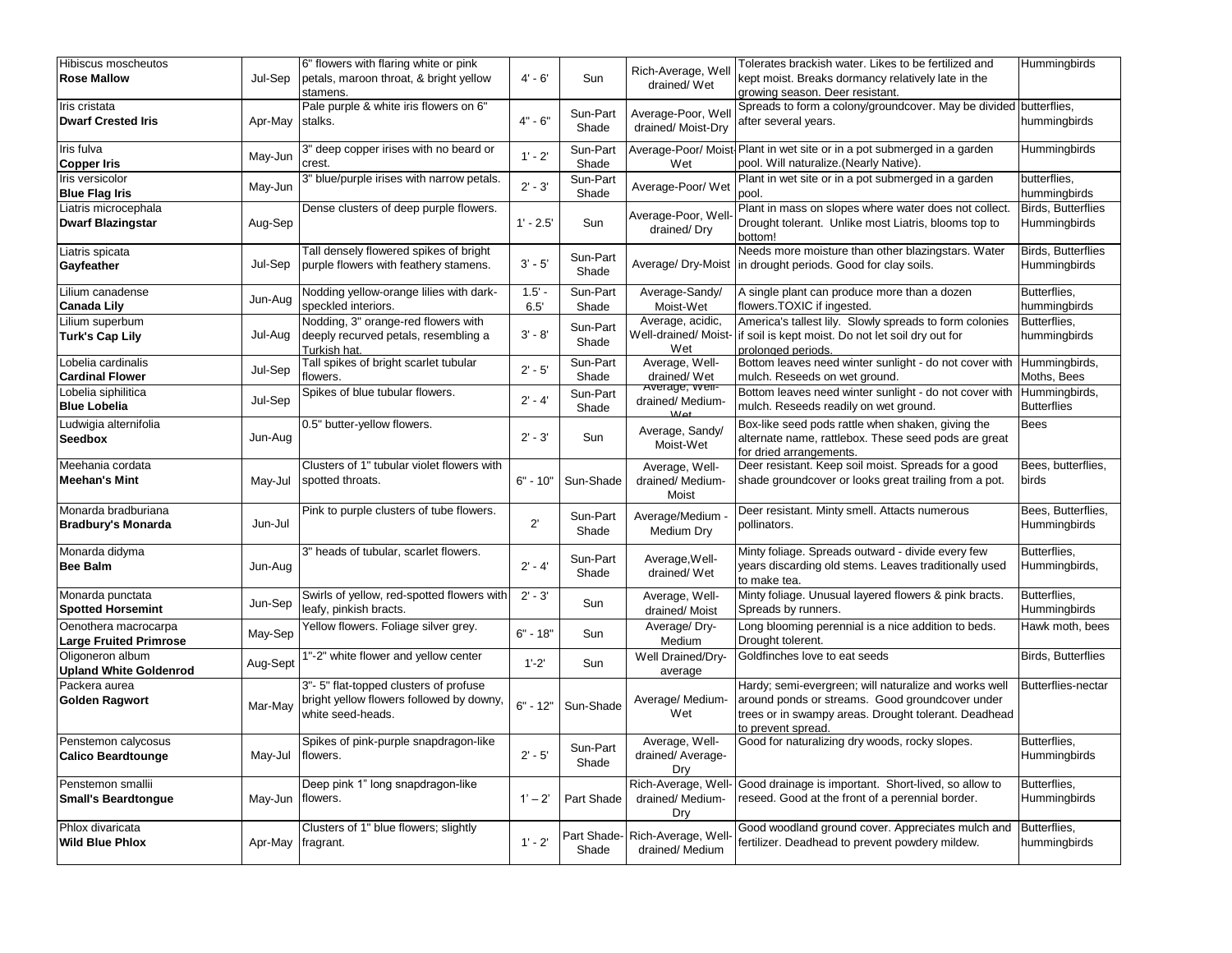| Phlox paniculata<br><b>Garden Phlox</b>                     | Jun-Sep  | Fragrant I" pinkish-purple flowers<br>clustered in round blooming masses.                                          | $3' - 4'$  | Sun-Part<br>Shade    | Rich-Average, Well<br>drained/ Medium           | Tolerates light shade. Wet foliage can lead to mildew.<br>Dead-head for best blooms. Will grow under black<br>walnut trees.       | Butterflies,<br>Hummingbirds            |
|-------------------------------------------------------------|----------|--------------------------------------------------------------------------------------------------------------------|------------|----------------------|-------------------------------------------------|-----------------------------------------------------------------------------------------------------------------------------------|-----------------------------------------|
| Phlox stolonifera<br><b>Creeping Phlox</b>                  | Apr-Jun  | Fragrant, profuse blue-purple blooms<br>mass on top of foliage.                                                    | $6" - 10"$ | Part Shade-<br>Shade | Rich-Average, Well<br>drained/Medium            | Mountain and piedmont species. Great woodland<br>groundcover - forms a dense carpet of foliage and<br>fragrant blooms in spring.  | Butterflies,<br>Hummingbirds            |
| Physotegia virginiana<br><b>False Dragonhead</b>            | Aug-Sep  | Spikes of bright pink tubular flowers.                                                                             | $2' - 3'$  | Sun-Part<br>Shade    | Average, Well-<br>drained/Wet-<br>Medium        | Spreads & can be aggressive, divide or remove<br>excess every few years.                                                          | Hummingbirds                            |
| Pityopsis graminifolia<br><b>Silky Golden Aster</b>         | Jun-Nov  | 1" bright golden yellow, occuring in<br>clusters.                                                                  | $18" - 4'$ | Sun-Part<br>Shade    | Average, Well-<br>drained/Medium                | Drought tolerant. Linear, grass-like leaves are<br>covered with silky white hair.                                                 | Bees, Birds,<br><b>Butterflies</b>      |
| Polemonium reptans<br><b>Jacob's Ladder</b>                 | Mar-May  | Clusters of pale blue, 0.5" bells.                                                                                 | $6" - 12"$ | Part Shade           | Average, Well-<br>drained/Wet-<br>Medium        | Beautiful mounds of delicate foliage topped with<br>clusters of small blue flowers - spreads to become a<br>groundcover.          | Bees, Butterflies                       |
| Porteranthus trifoliatus (Gillenia)<br><b>Bowman's Root</b> | May-Jul  | Profuse smattering of 1"-2" strappy,<br>white stars.                                                               | $2' - 3'$  | Sun-Part<br>Shade    | Rich-Average, Well<br>drained/Moist-Dry         | Drought tolerant and deer resistant. AKA American<br>Ipecac- Ingestion will induce vomiting.                                      | Skippers, Bees                          |
| Pycnanthemum muticum<br><b>Clustered Mountain Mint</b>      | Jun-Sep  | Clusters of small white feathery flowers<br>that are not as showy as the<br>surrounding silver, blue, grey bracts. | $2' - 3'$  | Sun                  | Average, Well-<br>drained/Wet-<br>Medium        | Deer resistant. Fragrant blue - grey foliage which<br>spreads to form large clumps.                                               | <b>Butterflies</b>                      |
| Pycnanthemum tenuifolium<br><b>Slender Mountain Mint</b>    | Jun-Aug  | Small clusters of tiny white to pinkish<br>flowers.                                                                | $2' - 3'$  | Sun-Part<br>Shade    | Average, Well-<br>drained/Dry-<br>Medium        | Deer resistant. Strongly fragrant feathery foliage which Butterflies<br>spreads to form large clumps.                             |                                         |
| Ratibida pinnata<br><b>Gray-headed Coneflower</b>           | Jun-Oct  | Down drooping yellow petals with a<br>protruding center disk                                                       | $3' - 5'$  | Sun                  | Well Drained/Dry-<br>Moist                      | When brushed, the central disk exudes an anise<br>scent.                                                                          | <b>Butterflies</b>                      |
| Rudbeckia hirta<br><b>Gloriosa Daisy</b>                    | Jun-Oct  | 2"-3" bright yellow daisy like flowers with<br>dark centers.                                                       | $2' - 3'$  | Sun-Shade            | Rich-Poor, Well-<br>drained/Dry-Wet             | Deer Resistant.                                                                                                                   | Butterfly host,<br>Bees, Birds          |
| Rudbeckia laciniata<br><b>Green Coneflower</b>              | Jul-Sep  | Large yellow daisy with domed green<br>center.                                                                     | $2' - 6'$  | Sun-Shade            | Average, Well-<br>drained/Medium                | Grows tall in sun, shorter in shade. Cut back halfway<br>before buds form to get shorter, bushier plants.<br>Spreads by seed.     | Butterflies,<br>Goldfinches             |
| Rudbeckia maxima<br><b>Great Rudbeckia</b>                  | Jul-Aug  | Large yellow daisies with long, 4" brown<br>centers.                                                               | $5' - 7'$  | Sun                  | Average, Well-<br>drained/ Medium-<br>Dry       | Large, evergreen cabbage-like leaves. Drought<br>tolerant. Dead-head for more blooms.                                             | Songbirds,<br><b>Butterflies</b>        |
| Rudbeckia subtomentosa<br><b>Sweet Black-eyed Susan</b>     | Jul-Sept | Bright yellow ray flowers surround dark<br>cluster of disk flowers.                                                | $3'-6'$    | Part Shade           | Average/Moist                                   | Special interest for native bees                                                                                                  | Birds, Bees, Butterfl<br>ies            |
| Rudbeckia triloba<br><b>Tri-Lobed Coneflower</b>            | Jul-Oct  | Profuse 2" orange-gold daisies with<br>brown centers.                                                              | $2' - 4'$  | Sun-Part<br>Shade    | Average, Well-<br>drained/ Medium-<br>Dry       | Produces large clusters of 2" flowers. Short-lived<br>perennial, but self seeds.                                                  | Butterflies,<br>Goldfinches             |
| Salvia lyrata<br>Lyre-Leaved Sage                           | Apr-Jun  | Whorls of 1" lavender-blue flowers on<br>upright spikes.                                                           | $1' - 2'$  | Sun-Part<br>Shade    | Average/ Moist-Wet                              | These subtle flowers are beautiful when massed in a<br>meadow.                                                                    | Bees, Butterflies,<br><b>Birds</b>      |
| Saururus cernuus<br>Lizard's-tail                           | Jun-Sep  | 5" drooping spike of tiny white flowers.                                                                           | $1' - 5'$  | Sun-Part<br>Shade    | Average/ Wet                                    | Fragrant flower, attractive heart-shaped foliage. Can<br>be used around and in shallow ponds, in wet or mucky<br>areas with clay. | waterfowl                               |
| Silphium perfoliatum<br><b>Cup Plant</b>                    | Jun-Aug  | Tall clusters of large yellow daisies with<br>vellow centers.                                                      | $4' - 8'$  | Sun                  | Average/ Well-<br>drained                       | Big - needs space. Birds and butterflies will sip water<br>from the cupped leaves. Spreads by seed.                               | <b>Butterflies, Bees</b><br>Goldfinches |
| Solidago caesia<br><b>Blue-Stem Goldenrod</b>               | Aug-Sep  | Small golden flowers scattered along<br>delicate leafy stalks.                                                     | $1' - 3'$  | Sun-Part<br>Shade    | Average-Poor, Well-<br>drained/Moist-<br>Medium | Does NOT cause allergies! Long flowering stalks are<br>used to make wreathes. Not as invasive as some<br>goldenrods.              | Butterflies,<br>Birds,<br><b>Bees</b>   |
| Solidago sempervirens<br><b>Seashore Goldenrod</b>          | Sep-Nov  | Dense plumes of golden flowers top<br>stalks.                                                                      | $2' - 4'$  | Sun                  | drained/Wet                                     | Average-Poor, Well- Does NOT cause allergies. Salt tolerant. Evergreen.                                                           | Butterflies, Birds,<br><b>Bees</b>      |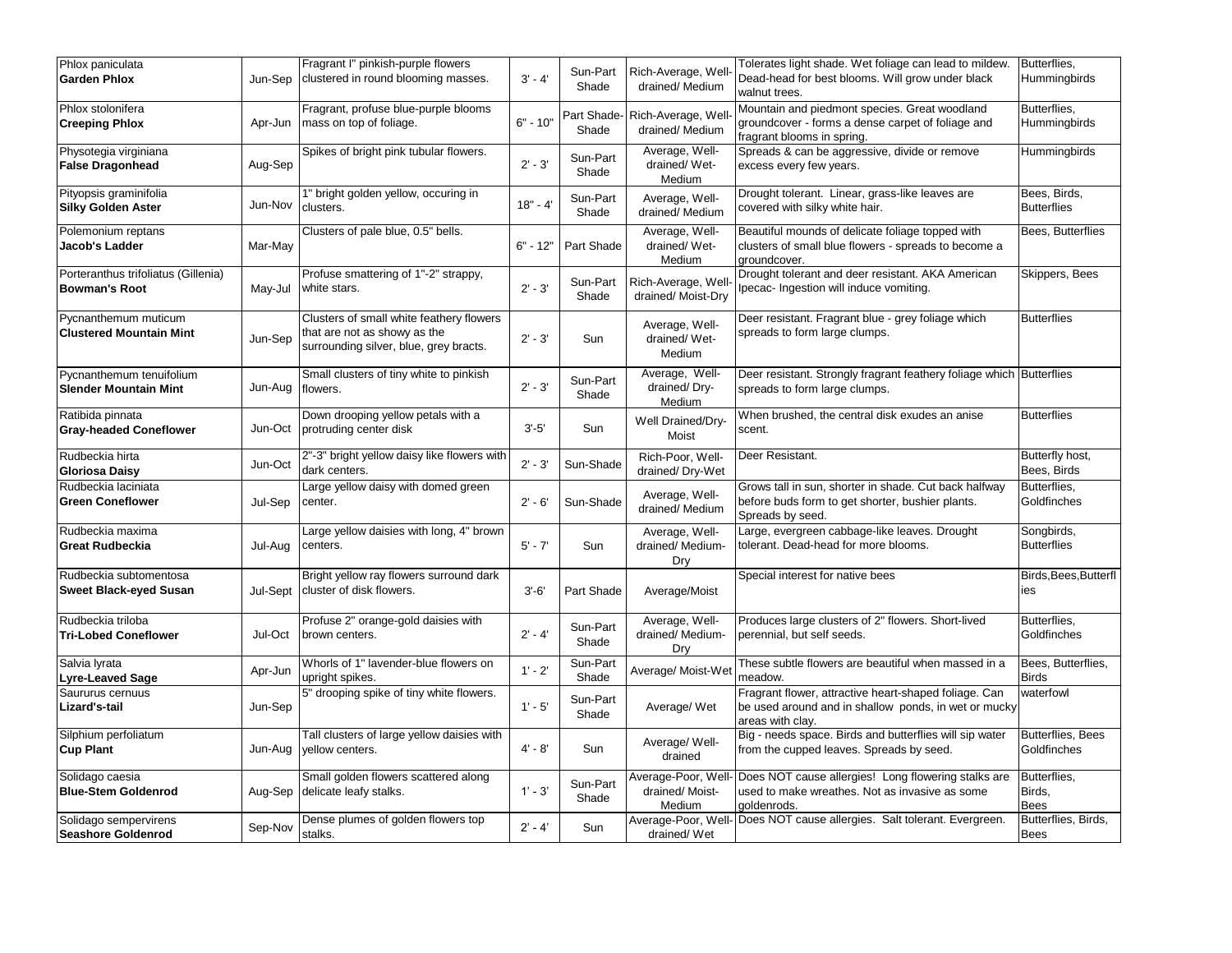| Stokesia laevis<br><b>Stoke's Aster</b>               | Jun-Aug   | Striking, 3", frilly blue to lavender<br>flowers.                                                    | $6" - 12"$   | Sun-Part<br>Shade    | drained/Wet                                      | Average-Poor, Well- Smooth pale-green leaves persist through winter.                                                                     | Butterflies,<br>Goldfinches           |
|-------------------------------------------------------|-----------|------------------------------------------------------------------------------------------------------|--------------|----------------------|--------------------------------------------------|------------------------------------------------------------------------------------------------------------------------------------------|---------------------------------------|
| Symphyotrichum cordifolium<br><b>Blue Wood Aster</b>  | Sep-Oct   | Profuse .5" blue-lavender daisies with<br>yellow centers.                                            | $1' - 5'$    | Part Shade-<br>Shade | Average-Poor, Well-<br>drained/Wet               | Great purple aster for the shade garden or woods<br>edge.                                                                                | <b>Butterflies</b>                    |
| Symphyotrichum ericoides<br><b>Heath Aster</b>        | Aug-Sep   | Clusters of small daisy-like white, yellow<br>centered flowers along the plant stem                  | $2^{\prime}$ | Sun-Part<br>Shade    | Average/Medium-<br>Dry                           | USDA ZONE 3-9 Host of the Pearl Crescent butterfly,<br>blooms may occasionally look light blue or pink                                   | <b>Butterflies</b>                    |
| Symphyotrichum laeve<br><b>Smooth Blue Aster</b>      | Sep-Oct   | Large clusters of 1" Wedgwood blue<br>daisies with yellow centers.                                   | $2' - 4'$    | Sun                  | Average/Well-<br>drained                         | Foliage also has a wonderful blue-green cast to it.<br>Drought tolerant.                                                                 | <b>Butterflies</b>                    |
| Symphyotrichum lateriflorum<br><b>Calico Aster</b>    | Aug-Oct   | Clusters of small white to pale purple<br>ray flowers surrounding yellow or purple                   | $1' - 3'$    | Sun-Part<br>Shade    | Average-Poor, Well<br>drained/Wet                | Prefers partial shade unless in moist area.                                                                                              | <b>Butterflies, Bees</b>              |
| Symphyotrichum oblongifolium<br><b>Aromatic Aster</b> | Sep-Oct   | Numerous blue-lavender daisies with<br>vellow centers.                                               | $1' - 3'$    | Sun                  | Average, Well-<br>drained/Dry                    | Low shrubby aster with highly fragrant foliage when<br>brushed. Drought tolerant.                                                        | <b>Butterflies</b>                    |
| Symphyotrichum shortii<br><b>Shorts Aster</b>         | Aug-Oct   | Clusters of pale blue rayflowers with<br>yellow centers turning redish purple with<br>age            | 3'           | Part Shade-<br>Shade | Loam-Sand/Medium<br>Medium Dry                   | Pair with blue wood aster, calico aster, big leaf aster,<br>and blue stem goldenrod.                                                     | <b>Butterflies, Bees</b><br>Songbirds |
| Thalictrum dasycarpum<br><b>Purple Meadow Rue</b>     | Mar-Jul   | Occur in loose, delicate, terminal<br>clusters, creamy-green with petal-like<br>sepals.              | $3' - 6'$    | Part Shade           | Rich/ Moist                                      | Makes an interesting background plant in designed<br>beds.                                                                               | <b>Butterflies</b>                    |
| Tiarella cordifolia<br><b>Foamflower</b>              | Apr-May   | Spikes of tiny white star-flowers.                                                                   | $6" - 12"$   | Part Shade           | Rich-Average, Well<br>drained/ Moist-Wet         | Good woodland ground cover. Appreciates mulch and<br>fertilizer. Deadhead to prevent powdery mildew.                                     | Hummingbirds,<br>Bees, Butterflies    |
| Tradescantia ohiensis<br><b>Ohio Spiderwort</b>       | Apr-Jul   | Clusters of 1"- 2" rose pink flowers; 3<br>petals with bright yellow anthers.                        | $1' - 2'$    | Sun                  | Average/ Dry- moist                              | Smooth blue-green foliage. Spreads and multiplies by<br>runners - divide every few years.                                                | <b>Butterflies, Bees</b>              |
| Vernonia glauca<br><b>Upland Ironweed</b>             | Aug-Sep   | Clusters of wispy purple-pink flowers.                                                               | $3' - 5'$    | Sun                  | Average/ Wet-Dry                                 | Drought tolerant. Self-sows.                                                                                                             | <b>Butterflies</b>                    |
| Veronicastrum virginicum<br><b>Culver's Root</b>      | Jun-Aug   | 5" long white spires.                                                                                | $3' - 6'$    | Sun-Part<br>Shade    | Rich-Average, Well-<br>drained/Wet               | Whorled leaves. Unusual addition to perennial border.                                                                                    | <b>Butterflies</b>                    |
| Zizia aurea<br>Golden Alexander                       | May-Jun   | Golden flowers like Queen Anne's lace.                                                               | $1' - 3'$    | Sun-Part<br>Shade    | Average, Well-<br>drained/ Medium-<br>Wet        | Host plant for swallowtails. Best in naturalized<br>meadows or open woodland. Good cut flowers. Do not<br>let dry out.                   | <b>Butterflies</b>                    |
| <b>FERNS</b>                                          |           |                                                                                                      |              |                      |                                                  |                                                                                                                                          |                                       |
| Adiantum pedatum<br><b>Maidenhair Fern</b>            | <b>NB</b> | Non-blooming.                                                                                        | $1' - 3'$    | Part Shade-<br>Shade | Rich, Well Drained/<br>Moist                     | Burgandy red fiddle heads in sprig can colonize well.                                                                                    | Amphibians                            |
| Athyrium filix-femina<br>Lady Fern                    | <b>NB</b> | Non-blooming.                                                                                        | $1 - 3'$     | Sun-Part<br>Shade    | Rich, Well-drained/<br>Moist                     | Deciduous. Tolerates some dryness, and can tolerate<br>full sun if kept consistently moist. Protect delicate<br>fronds from strong wind. | Frogs, birds,<br>salamanders          |
| Dryopteris marginalis<br><b>Marginal Woodfern</b>     | <b>NB</b> | Non-blooming, Evergreen.                                                                             | $1'-2'$      | Part Shade-<br>Shade | Average-Rich,<br>acidic, Well-drained/<br>Moist- | Evergreen. Can tolerate dry soil and deep shade.                                                                                         | Toads                                 |
| Matteuccia struthiopteris<br><b>Ostrich Fern</b>      | <b>NB</b> | Non-blooming.                                                                                        | $3' - 6'$    | Part Shade-<br>Shade | Average-Rich/Moist<br>Wet                        | Deciduous. Moist soil is key. Prefers cool places.<br>Good to plant beside hostas and spring ephemerals.                                 | Frogs, birds,<br>salamanders          |
| Onoclea sensibilis<br>Sensitive Fern                  | Aug-Sep   | Non-blooming. Erect, brown, spore-<br>bearing fronds 1' high. Not conspicuous.                       | $1' - 2'$    | Sun-Shade            | Average, Slightly<br>Acidic/ Moist-Wet           | Dies back after first frost. Colony-forming. Beautiful<br>shade groundcover. Will tolerate sun if kept moist.                            | Frogs, birds,<br>salamanders          |
| Osmunda cinnamomea<br><b>Cinnamon Fern</b>            | Apr-May   | Non-blooming. Erect, spore-bearing<br>spikes in Apr-May are attractive;<br>resemble cinnamon sticks. | $2' - 5'$    | Sun-Shade            | Average-Poor/ Moist<br>Wet                       | Tolerates drought. Hummingbirds use frond-fuzz to<br>line nests.                                                                         | Frogs, Grouse,<br>Hummingbirds        |
| Osmunda claytoniana<br><b>Interrupted Fern</b>        | <b>NB</b> | Non-blooming. Sterile fronds form vase<br>shape around fertile fronds.                               | $3' - 6'$    | Shade                | Acidic -<br>Average/Moist                        | Fertile part of the frond is within the middle of the<br>frond, leaving a gap or interruption once done.                                 |                                       |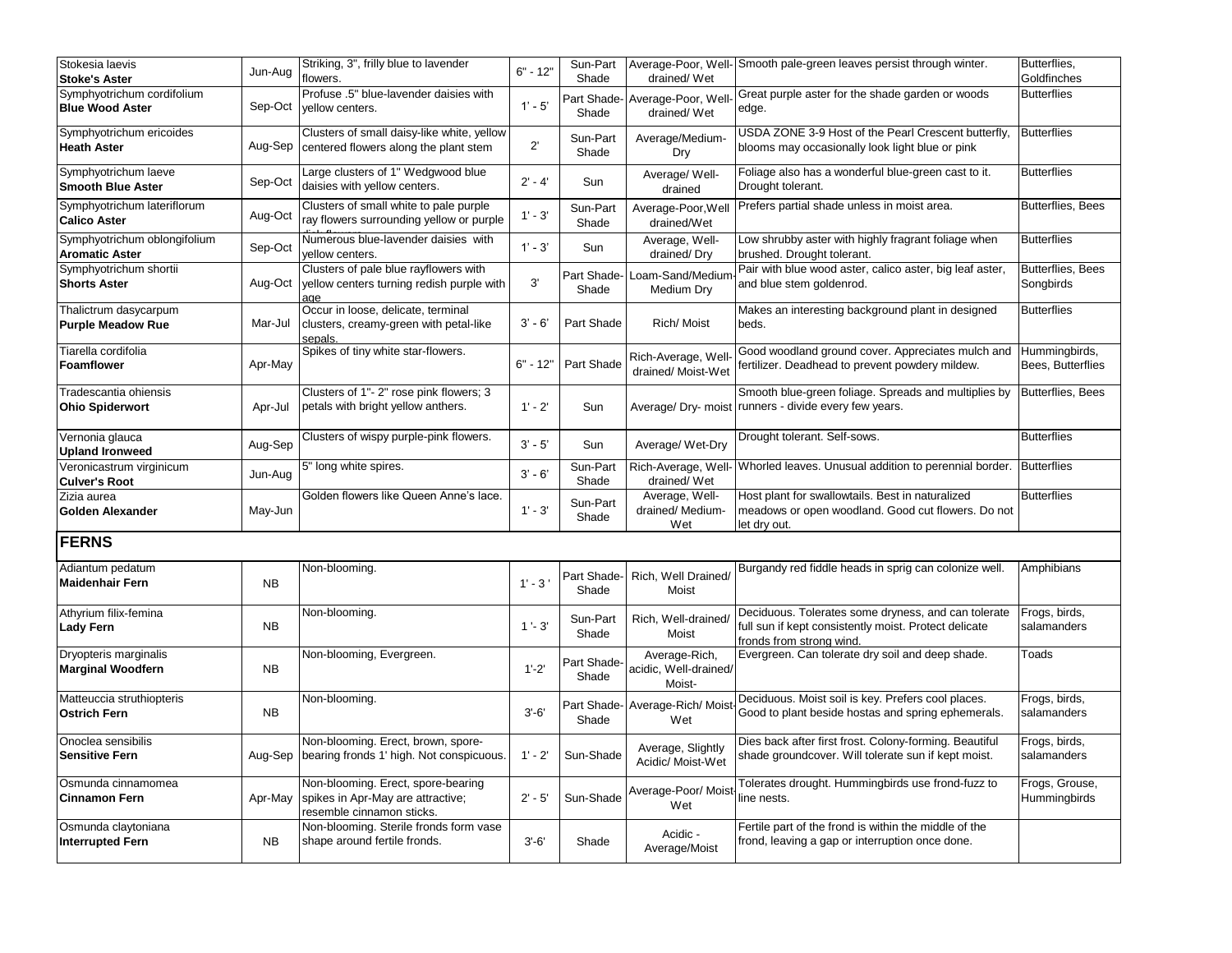| Osmunda regalis<br><b>Royal Fern</b>                 | Apr-Jun            | Non-blooming. Large, attractive, spore-<br>bearing fronds in Apr-Jun.                     | $2' - 6'$    | Sun-Shade            | Average, Sandy/<br>Moist-Wet                     | Provides a great hiding spot for amphibians & small<br>mammals.                                                                              | Frogs, birds,<br>salamanders       |  |  |  |  |
|------------------------------------------------------|--------------------|-------------------------------------------------------------------------------------------|--------------|----------------------|--------------------------------------------------|----------------------------------------------------------------------------------------------------------------------------------------------|------------------------------------|--|--|--|--|
| Polystichum acrostichoides<br><b>Christmas Fern</b>  | <b>NB</b>          | Non-blooming. Evergreen.                                                                  | $6" - 2'$    | Shade                | Part Shade-Rich-Average/Mois<br>Wet              | Clump-forming. Easily grown in rock gardens, slopes,<br>& shaded areas. Tolerates all soil types & some<br>dryness.                          | Toads                              |  |  |  |  |
| Thelypteris palustris<br><b>Marsh Fern</b>           | NB                 | Non-blooming                                                                              | $1'-2.5'$    | Sun-Part<br>Shade    | Moist-Dry                                        | Host plant for marsh fern moth. Provides cover for<br>small animals.                                                                         | frogs, birds,<br>salamanders       |  |  |  |  |
| <b>GRASSES/RUSHES/SEDGES</b>                         |                    |                                                                                           |              |                      |                                                  |                                                                                                                                              |                                    |  |  |  |  |
| Bouteloua gracilis<br><b>Blue Grama</b>              | Jul-Oct            | Grass. Yellow bloom turning into a<br>bluish green seed head.                             | $1'-3'$      | Sun                  | Dry                                              | Most drough-tolerant native turf grass. Larval host for<br>Skippers.                                                                         | <b>Birds, Butterflies</b>          |  |  |  |  |
| Chasmanthium latifolium<br><b>River Oats</b>         | Jul-Sep            | Grass. Ornamental grass-green flowers<br>& tan, heart-shaped seedheads are very<br>showy. | $2' - 3'$    | Sun                  | Average, Well-<br>drained/Wet                    | Spreads. Cut flowering stems when green, and dry for<br>use in dried arrangements. Cut back to the ground in<br>early spring.                | Quail                              |  |  |  |  |
| Cinna arundinacea<br><b>Wood Reed Grass</b>          | Aug-Sept rippen.   | Tall seed heads turn to tan as they                                                       | 3'           | Part Shade-<br>Shade | Rich/Wet-Medium                                  | Deer resistant.                                                                                                                              |                                    |  |  |  |  |
| Schizachyrium scoparium<br>Little Bluestem           | Aug-Feb            | Grass. Purple-bronze flowering stems<br>that turn silvery when in seed.                   | $2' - 4'$    | Sun                  | Average/Wet-Dry                                  | Dried flowers add winter interest. Cut to 1' in late<br>winter for new foliage. Bronze-orange fall color.                                    | Songbirds                          |  |  |  |  |
| Sisyrinchium angustifolium<br><b>Blue-Eyed Grass</b> | Apr-Jun            | Small blue iris-like flowers with a yellow<br>eye.                                        | $6" - 12"$   | Sun                  | Poor-Average, Well-<br>drained/ Medium-<br>Moist | In the iris family. Likes it dry in summer, don't over-<br>water.                                                                            | Bees, Butterflies                  |  |  |  |  |
| <b>VINES</b>                                         |                    |                                                                                           |              |                      |                                                  |                                                                                                                                              |                                    |  |  |  |  |
| Bignonia capreolata<br><b>Crossvine</b>              | Apr-Jun            | Large tubular flowers have gold petals &<br>brick-red throat.                             | 20'          | Sun-Part<br>Shade    | Rich-Average, Well<br>drained/ Moist-Wet         | Evergreen vine, needs strong support or wall to climb,<br>climbs high to find sun if planted in shade.                                       | Hummingbirds                       |  |  |  |  |
| Clematis virginiana<br>Virgin's Bower                | Aug-Sep            | Profusion of 1" cream-colored flowers in<br>fall.                                         | 20'          | Sun-Part<br>Shade    | Average, Well-<br>drained/Wet                    | Skin contact with foliage causes short-lived bumpy<br>rash in some people.                                                                   | Birds, Butterflies, B<br>ees       |  |  |  |  |
| Clematis crispa<br><b>Blue Jasmine</b>               | Mar-Sep            | Blue to purple bell shaped flowers with<br>curled tips                                    | $6' - 12'$   | Sun-Part<br>Shade    | All soils/Moist to we                            | Long bloom time and interesting flowers make this a<br>wonderful addition to gardens                                                         | Birds, Butterflies, B<br>ees       |  |  |  |  |
| Gelsemium sempervirens<br>Yellow Jessamine           | Mar-May            | Fragrant 1-1.5" yellow trumpet-shaped<br>flowers, evergreen foliage.                      | $10 - 20'$   | Sun-Part<br>Shade    | Average/Moist                                    | Beautiful bright yellow flowers in spring. Can be used<br>as a groundcover or climbing vine, good for erosion<br>control. Toxic if ingested. | Hummingbirds,<br><b>Birds</b>      |  |  |  |  |
| Lonicera sempervirens<br><b>Coral Honeysuckle</b>    | Apr-Jun            | Semi-evergreen vine with terminal<br>clusters of red, yellow throated tubular<br>flowers. | 20'          | Sun-Part<br>Shade    | Average/ Medium-<br>Moist                        | Drought tolerant. Deer resistant. Blooms new growth<br>from second year wood.                                                                | Hummingbirds,<br>Songbirds         |  |  |  |  |
| Wisteria frutescens<br>American Wisteria             | May-Jun            | Fragrant clusters of lilac colored<br>flowers.                                            | $25' - 30'$  | Sun-Part<br>Shade    | Average/ Medium                                  | Host plant for Marine blue butterfly and skippers. Very<br>deer resistant.                                                                   | <b>Butterflies</b>                 |  |  |  |  |
| <b>SHRUBS</b>                                        |                    |                                                                                           |              |                      |                                                  |                                                                                                                                              |                                    |  |  |  |  |
| Aesculus parviflora<br><b>Bottlebrush Buckeye</b>    | Jul - Jun          | White flower clusters spiking upwards<br>like a bottlebrush                               | 15'          | Part-Shade           | Shallow, rich/Moist                              | Known to retain foliage, in good condition, into fall.<br>Good understory tree.                                                              | Hummingbirds,<br>butterflies       |  |  |  |  |
| Amorpha fruticosa<br><b>Indigo Bush</b>              | May-Jun            | Profuse spikes of deep purple flowers<br>with dark orange pollen.                         | $12^{\circ}$ | Sun-Shade            | Average-Poor/We                                  | Commonly found along stream and pond banks. Very<br>showy in bloom.                                                                          | <b>Bees</b>                        |  |  |  |  |
| Aronia arbutifolia<br><b>Red Chokeberry</b>          | Mar-May<br>Sep-Dec | Clusters of fragrant white blooms with<br>bright pink stamens.                            | 13'          | Sun-Part<br>Shade    | Average-Poor/Dry-<br>Wet                         | Brilliant red & purple fall color; red berries.                                                                                              | Bees, Birds,<br><b>Butterflies</b> |  |  |  |  |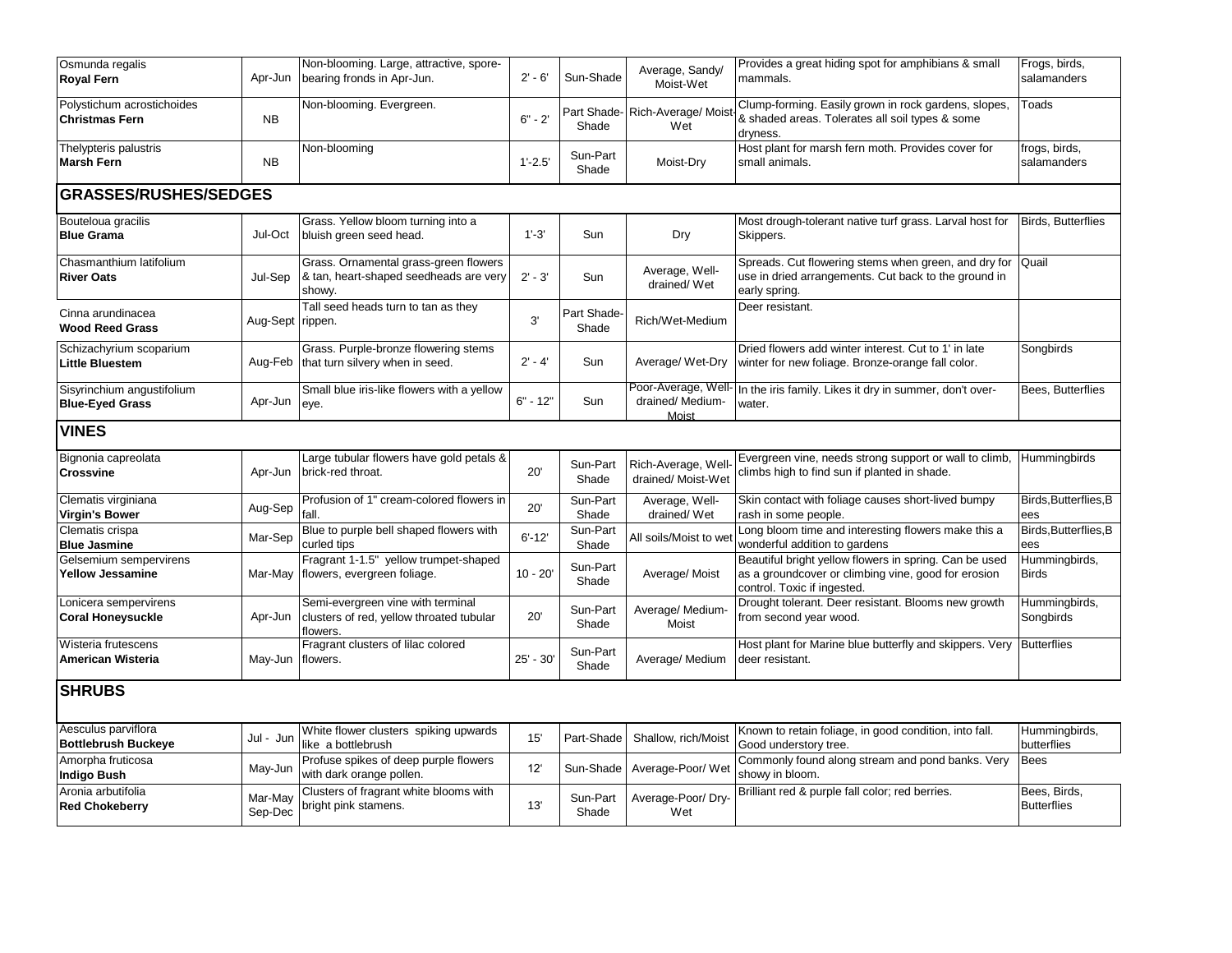| Baccharis halimifolia<br><b>Groundsel Tree</b>     | Aug-Oct            | Small cream white flowers turn to<br>feathery white tufts that turn the shrub<br>silverv.      | 15'         | Sun                  | Rich-poor/ Moist-<br>Wet                     | Semi-evergreen. Drought, heat, and salt tolerant.<br>Naturally occurs in wetlands, and makes a good<br>border to naturalized areas.         | Waterfowl,<br>songbirds        |
|----------------------------------------------------|--------------------|------------------------------------------------------------------------------------------------|-------------|----------------------|----------------------------------------------|---------------------------------------------------------------------------------------------------------------------------------------------|--------------------------------|
| Callicarpa americana<br><b>Beautyberry</b>         | Jun-Jul<br>Aug-Oct | Pale lavender flowers. Hot raspberry<br>pink fruit clusters that persist after<br>leaves fall. | 5'          | Sun-Part<br>Shade    | Average-Poor, Well<br>drained/Wet            | Flowers & fruit form on new growth, cut back every few Birds; Catbirds &<br>years after fruit is gone to maintain size & good fruit<br>set. | Mockingbirds esp.              |
| Calycanthus floridus<br>Sweetshrub                 | Apr-Jun            | 1" papery maroon flowers with<br>fruity/spicy scent.                                           | 6'          | Part Sun-<br>Shade   | Average, Well-<br>drained/Wet                | Spreads by runners. Flower scent varies - melon,<br>pineapple, juicy-fruit or no-scent.                                                     | Beetles, Bees,<br>Hummingbirds |
| Cephalanthus occidentalis<br><b>Buttonbush</b>     | Jun-Aug            | 1" spherical clusters of white flowers<br>hang from branch tips.                               | 6'          | Sun-Part<br>Shade    |                                              | Commonly found along stream and pond banks.<br>Average-Poor/ Wet Excellent for butterflies.                                                 | <b>Butterflies</b>             |
| Clethra alnifolia<br><b>Sweet Pepperbush</b>       | Jun-Jul            | 4" spikes of heavily fragrant white<br>flowers                                                 | 5'          | Shade                | Part Shade-Average-Poor, Well<br>drained/Wet | Tolerates clay and other poorly-draining soils.<br>Fragrance can be nearly overpowering on hot days.                                        | Bees.<br><b>Butterflies</b>    |
| Cornus amomum<br><b>Silky Dogwood</b>              | May-Jun            | Flat clusters of small white flowers, dark<br>blue fruit in fall                               | 10'         | Sun-Shade            | drained/Wet                                  | Average-Poor, Well- Large spreading shrub usually grows in moist areas,<br>fruit favored by wildlife.                                       | Butterflies,<br>Songbird       |
| Cornus racemosa<br><b>Grey Dogwood</b>             | Apr-May<br>Aug-Sep | Flat cluster of small white flowers, white<br>fruit in fall.                                   | 8'          | Sun-Shade            | Average-Poor/ Wet<br>Dry                     | Multi-stemmed spreading shrub, young twigs red,<br>white berries on red stems, maroon fall foliage.                                         | Butterflies,<br>Songbirds      |
| Cornus sericea<br><b>Red Osier Dogwood</b>         | May-Jun            | Flat clusters of small, white flowers; pale<br>blue fruit in fall                              | 10'         | Sun-Part<br>Shade    | Average/Moist                                | Vigorous, bright red shoots add interest in the winter.<br>Stoloniferous habit good for soil stabilization.                                 | Butterflies,<br>Songbirds      |
| Corylus americana<br>Hazelnut                      | Aug-Sep            | Male catkins, insignificant female<br>flowers; edible nuts.                                    | 8'          | Sun-Shade            | Average, Well-<br>drained/Wet-<br>Medium     | Multi-stemmed spreading shrub produces edible nuts<br>relished by humans and wildlife.                                                      | Birds, Mammals                 |
| Euonymus americanus<br><b>Strawberry Bush</b>      | May-Jun            | Pale green flowers in spring followed by<br>red "strawberry" shaped seed pods in<br>fall.      | $6' - 12'$  | Part Shade-<br>Shade | Average/ Moist-Dry                           | Unusual showy fruits and good fall color. Deer favorite.                                                                                    | Songbirds,<br>Mammals          |
| llex glabra<br><b>Inkberry Holly</b>               | Sep-May            | Tiny white flowers, showy black fruit in<br>fall & winter on female plants.                    | 8'          | Sun-Part<br>Shade    | Acid/ Moist-Well<br>drained                  | Evergreen, older branches may lose leaves - prune<br>occasionally to maintain lush foliage.                                                 | Butterflies,<br>Songbirds      |
| llex verticillata<br><b>Winterberry Holly</b>      | Sep-Jan            | Tiny white flowers, showy red fruit in fall<br>& winter on female plants.                      | 10'         | Sun-Part<br>Shade    | Average, Well-<br>drained/Wet                | Deciduous holly. DIOECIOUS                                                                                                                  | Birds,<br>robins/waxwings      |
| Ilex vomitoria 'Nana'<br><b>Dwarf Yaupon Holly</b> | <b>NA</b>          | Tiny white flowers, does not get fruit.                                                        | 4'          | Sun-Shade            | Average-Poor, Well-<br>drained/Dry           |                                                                                                                                             | <b>Birds</b>                   |
| Itea virginica<br>Virginia Sweetspire              | Jun-Jul            | Elongated arching white blooms,<br>fragrant.                                                   | 10'         | Sun-Shade            | Average/Medium-<br>Wet                       | Suckering habit, so good for naturalizing wet, woodsy<br>areas. Tolerates flooding to 6".                                                   | Songbirds                      |
| Lindera benzoin<br>Spicebush                       | Mar-Apr            | Tiny yellow-green flowers before leaves,<br>shiny red fruit on female plants.                  | 6'          | Part Shade-<br>Shade | Average, Well-<br>drained/Wet                | Spicy scented leaves. Male & female plants - need<br>both to get shiny red berries.                                                         | Swallowtail host<br>plant      |
| Magnolia macrophylla<br><b>Bigleaf Magnolia</b>    | May-Jun            | Creamy white 8-14" flowers, solitary and<br>fragrant bearing egg shaped rose<br>colored fruit  | $30' - 72'$ | Part Shade           | Rich-acidic/                                 | Largest leaves and flowers of all native NA species!                                                                                        | Songbirds                      |
| Myrica cerifera<br><b>Wax Myrtle</b>               | Sep-Apr            | Fruits on female plants. Berries used for<br>scented "bayberry" candles.                       | 30'         | Sun-Part<br>Shade    | Average-Poor/Dry-<br>Wet                     | Evergreen. Tolerates low salinity. Nitrogen fixer.<br>Fragrant leaves. Male & female plants - need both to<br>get waxy, grey-blue berries.  | Songbirds                      |
| Persea borbonia<br><b>Red Bay</b>                  | May-Jun            | Small panicles of pale-yellow, bearing<br>dark-blue fruit.                                     | 36-72'      | Part Shade           | Acidic/Moist                                 | Aromatic foliage. Host plant for the Palamedes<br>Swallowtail butterfly.                                                                    | Bird, Swallowtail<br>host      |
| Rhododendron arborescens<br><b>Sweet Azalea</b>    | Jun - Jul          | Clustered funnel shaped, white/pink-<br>tinged flowers with red stamens                        | $8' - 12'$  | Part Shade           | Average/Moist                                | Drought sensitive. Foliage turns red to deep purple in<br>fall.                                                                             | Birds,<br>Hummingbirds         |